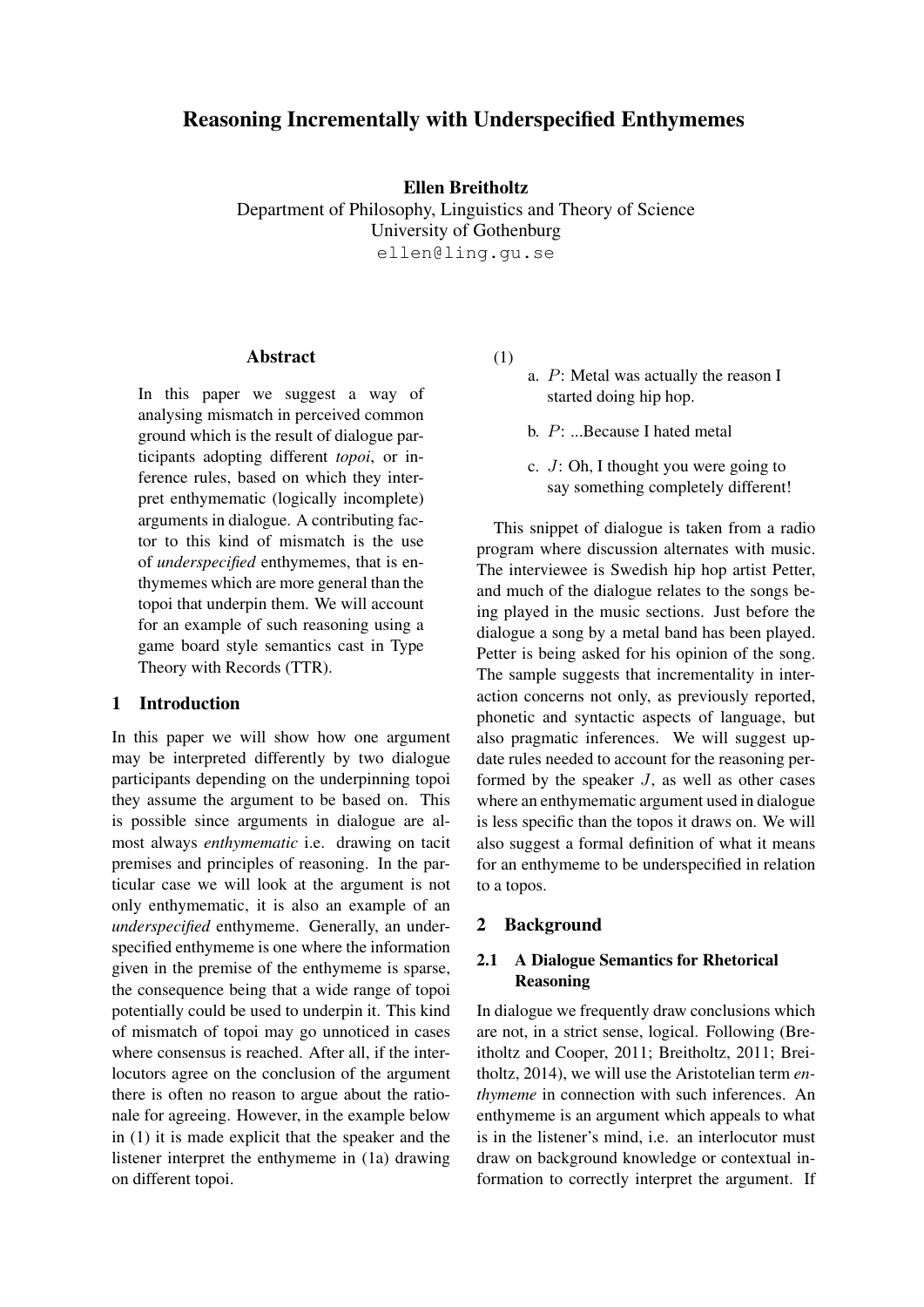a dialogue participant presents the argument P therefore Q, an interlocutor must supply a warrant that  $P$  is a valid reason for  $Q$  in order for the argument to be successful. These warrants are often referred to as *topoi* (Aristotle, 2007), (Ducrot, 1988), (Ducrot, 1980). When we interact we expect topoi to be common ground, or to be accommodated (adopted by dialogue participants) during the course of the interaction.

The topoi in the resources of an agent may be drawn on to invent and interpret different kinds of enthymemes. Consider for example the dialogue excerpt in (2)

(2) **Anon 3:** the monarchy are non political  $\langle$  pause  $\rangle$  and therefore, when they choose to speak it's usually out of a genuine concern for that problem (BNC FLE 233)

In situations such as the one where (2) occurs, the speaker typically assumes that the topos accessed by other conversational participants to interpret the argument, is similar to that which the speaker himself had in mind. However, sometimes our individual takes on the conversation do not match. It is possible that agents involved in dialogue accommodate different topoi which satisfy the criteria for underpinning a particular enthymeme, while not being the ones assumed by the speaker. To model the correspondence and differences between the topoi accessed by conversational participants we use a game board style semantics cast in TTR, similar to analyses found in (Ginzburg, 2012), (Breitholtz and Cooper, 2011),  $(Cooper and Ginzburg, 2015)$  (Schlöder et al., 2016). We model enthymematic arguments and the underpinning topoi in the dialogue participants' resources as functions which return types (dependent types). Subtyping is also essential in our account of how topoi may be employed in different enthymemes.

### 3 Analysis

Let us now return to the example in (1) where

 $P$ 's first utterance in  $(1a)$  – "metal was the reason I started doing hip hop" – is in fact in itself an enthymeme – there is *something* about metal that made Petter start doing hip hop. Thus it may be described as a function from a situation of a type where the music genre "metal" occurs to a type of

situation where  $P$  starts "doing hip hop", as seen in (3). We refer to this enthymeme as  $\mathcal{E}_{reason}$ .

$$
\left( 3\right)
$$

$$
\mathcal{E}_{reason} = \lambda r: \begin{bmatrix} T = music:Type \\ x = metal:T \\ z = Petter:Ind \\ c_1:relevant(T) \end{bmatrix} \cdot \begin{bmatrix} y = hiphop:r.T \\ c_2:do(r.z,y) \end{bmatrix}
$$

There might be several topoi accessible to  $J$  which could be drawn on to underpin the enthymeme  $\mathcal{E}_{reason.}$  Judging from J's utterance she is surprised by P's assertion that he hated metal. We cannot say exactly in which way Petter hating metal is "completely different" from what  $J$  expected. However, it seems reasonable to assume that she expected metal being the reason for  $P$  starting to "do" hiphop to be due to some favourable relation between him and metal. Thus, a possible topos could be one saying that if two things are of the same type, and the speaker has a favourable attitude to one of them, that thing may cause someone to "do" the other thing. This principle does not follow classical logic, but still seems to be productive in everyday argumentation. Think of examples like "My grandma had poodles, that is what made me start breeding dalmatians", "Karate got me interested in Kung Fu", etc. We see a formalisation of this topos,  $\mathcal{T}_{similar}$  in (4).

(4)

$$
\mathcal{T}_{similar} = \lambda r: \begin{bmatrix} T:Type \\ x:T \\ z:Ind \\ c_1:relevant(T) \\ c_2:like(z, x) \end{bmatrix} \cdot \begin{bmatrix} y:r.T \\ s:do(r.z, y) \end{bmatrix}
$$

(Breitholtz, 2014) suggests update rules for integrating topoi on the shared DGB, similar to the one in (5)

5 is a function from a situation of a type where a speaker has access to a topos (in the private field of the DGB) to another function from a type of situation where one such topos is a specification of the max eud, to a situation type where the topos in question is integrated on the shared DGB. This function thus only applies when the domain- or antecedent part of the enthymeme is a subtype (less specific or identical to) of the corresponding part of the topos. Secondly, the result of applying the enthymeme to a record  $r$  must be a subtype of the result of applying the topos to the same record.

In the case of  $\mathcal{E}_{reason}$  the antecedent type is *not* a subtype of the antecedent type of  $\mathcal{T}_{similar}$ , since it lacks the constraint  $c_2$ : like(z, x). Both requirements for a standard update of shared topos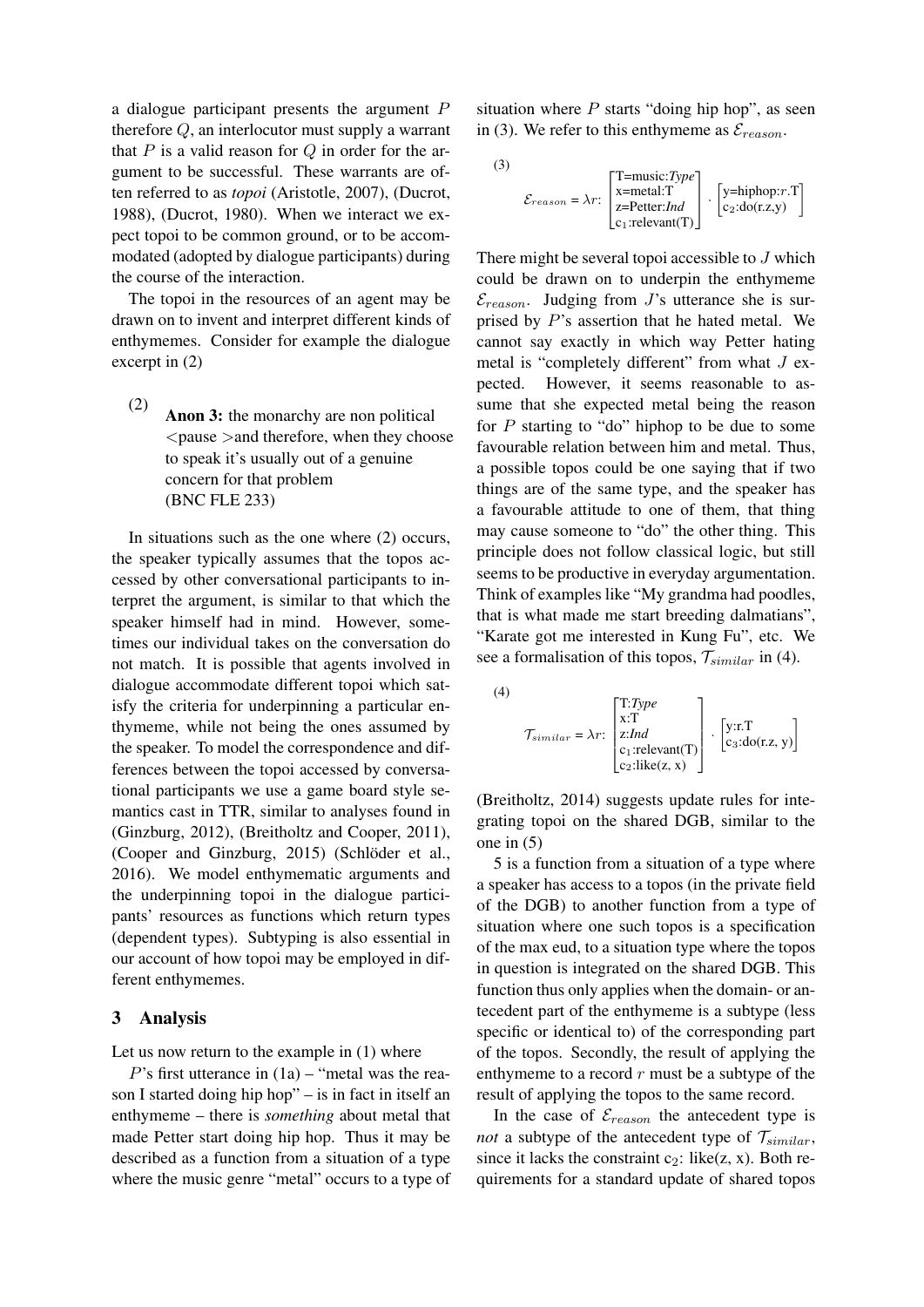

is thus not met. However, since dialogue participants sometimes do accommodate topoi based on underspecified enthymemes, we want to be able to model how topoi may be integrated based on less strict requirements. In order to do this we introduce an additional update rule –  $\mathcal{F}_{integrate\_topos'}$  – for integrating topoi based on underspecified enthymemes, as seen in (6).

According to  $\mathcal{F}_{intearate\_topos'}$  – which is to be applied if there is no topos that is a more general version of the max eud – we may integrate a topos which is more specified than the enthymeme evoking it. We say that an enthymeme  $\mathcal{E} = T_3$  is underspecified in relation to a topos  $\mathcal T$  if  $\mathcal T = T_1 \cdot T_2$ ,  $\mathcal E$  $T = T_3 \cdot T_4$ ,  $T_1 \sqsubset T_3$  and, for any  $r, \mathcal{E}(r) \sqsubseteq \mathcal{T}(r)$ 

After the application of  $\mathcal{F}_{integrate\_shared\_topos'}$ , J's information state is of the type in (7).



After  $P$ 's second utterance in  $(1b)$  – "Because I hated metal" – a new enthymeme,  $\mathcal{E}_{reason'}$ , is integrated at the top of the list of enthymemes under discussion.

(8) 
$$
\mathcal{E}_{reason'} =
$$
  
\n $\lambda r$ :  $\begin{bmatrix}\nT:Type \\
x=metal:T \\
c_1:relevant(T) \\
z=Peter:Ind \\
c_{hate}:hate(z, x)\n\end{bmatrix}$ .  $\begin{bmatrix}\ny = hiphop:r.T \\
c_2:do(r.z,y)\n\end{bmatrix}$ 

We need an update rule making sure that shared topoi is updated with a topos which supports the max eud. The rule  $\mathcal{F}_{update\_topoi}$  in (9) says that

if there is an information state where a topos on shared.topoi supports the max eud, we are licensed to update that information state so that the topos in question is moved to the max topoi position at the top of the list of topoi. If b is a list and  $a \in b$ , the function  $\mu$  applied to b,  $\mu(a, b)$ , moves a to the top of list  $b$  regardless of what position  $a$  has had previously.

The update rule in (9) applies when a topos which is already integrated on the shared gameboard is being actualised by an enthymeme. However, in cases such as this the topos available seems to be incompatible with the enthymeme:  $\mathcal{E}_{reason'}$  says that since Petter hated metal, he started doing hip hop, and the topos  $\mathcal{T}_{similar}$  says that if someone likes something s/he might start doing something similar. The antecedents include concepts that we would probably want to model as mutually exclusive, namely *like* and *hate*. The formula in (10) is our version of a meaning postulate, and reads " $T_1$  precludes  $T_2$ ", that is there is no situation in which both  $T_1$  and  $T_2$  apply (for a thorough discussion of preclusion in TTR, see (Cooper, in prep).)

(10) If 
$$
\begin{bmatrix} x: Ind \\ c:hat(x) \end{bmatrix} = T_1
$$
 and  $\begin{bmatrix} x: Ind \\ c:like(x) \end{bmatrix} = T_2$  then  $T_1 \perp T_2$ 

When we engage in conversation we normally try to interpret underspecified or implicit content drawing on information already introduced on the dialogue gameboard. This is the case with for example resolution of anaphora. Thus it seems reasonable that an algorithm for applying update rules meant to pick out a topos to underpin the enthymeme currently under discussion first tries to apply the rule  $\mathcal{F}_{update\_shared\_topoi}$  which looks for a suitable topos already on the DGB, and not until that fails, apply a rule which looks into the long term memory of the conversational participant (modelled here as private.topoi).

The only topos on the list of shared topoi at the point where J has just integrated  $\mathcal{E}_{reason'}$  is such that the max eud cannot be a specification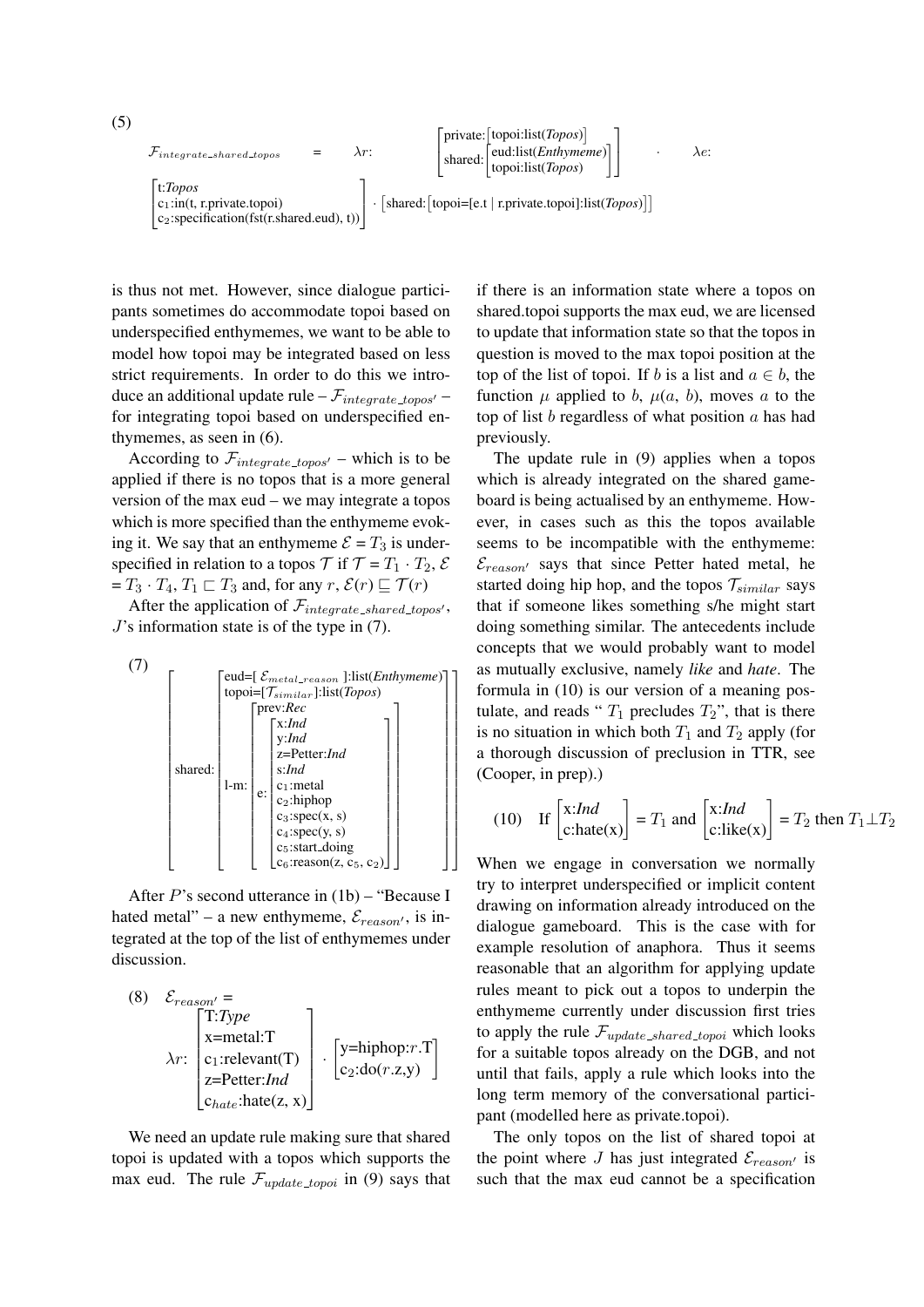(6)  
\n
$$
\mathcal{F}_{integrate\_shared\_topos'}(r) = \lambda r: \begin{bmatrix} \text{private:} [\text{topoi:list}(topos)] \\ \text{shared:} [\text{eucl:list}(Enthymeme)] \\ \text{topoi:list}(Topos) \end{bmatrix} \end{bmatrix}.
$$
\n
$$
\lambda e: \begin{bmatrix} t: Topos \\ c_1: \text{in}(t, r, private.topo) \\ c_2: \text{underspec.(fst(r.shared.edu), t)} \end{bmatrix}.
$$
\n[shared: [topoi=[e.t | r, private.topo]:list(Topos)]]\n(9)  
\n
$$
\mathcal{F}_{update\_topoi} = \lambda r: \begin{bmatrix} \text{shared:} [\text{eucl:list}(Enthymeme)] \\ \text{topoi:list(Topos) \end{bmatrix} \end{bmatrix}.
$$
\n
$$
\lambda e: \begin{bmatrix} t: Topos \\ c_1: \text{in}(r. \text{shared.topoi, t)} \\ c_2: \text{specification(fst(r. \text{shared.edu}), t)} \end{bmatrix} \cdot [\text{shared:} [\text{topoi} = [\mu(e.t, r. \text{sh.topoi})]: list(Topos)]
$$

of it, nor can the topos be a specification of the max eud, since  $\mathcal{E}_{reason'} \perp \mathcal{T}_{similar}$ . Thus the conditions for applying  $\mathcal{F}_{update\_topoi}$  are not fulfilled. So, we move on to once again applying rule  $\mathcal{F}_{intearate\_topoi}$ . A topos that would work here would be one capturing the notion of " the lesser of two evils", or any other topos saying that dislike of something may cause someone to do some activity of the same type.  $\mathcal{T}_{l_{\perp}}$ . The point is that in the first assumed topos, the focus is on the *similarity* between two things of the same type, in the second it is on the *dissimilarity*.

(11) 
$$
\mathcal{T}_{L \cdot L \cdot e} = \lambda r: \begin{bmatrix} T: Type \\ x: T \\ y: T \\ z: Ind \\ c_1: relevant(T) \\ c_2: hate(z, y) \end{bmatrix} \cdot [e:do(r.z, r.x)]
$$

We assume thus, that J's information state,  $T_{IS}$ , when she has integrated  $\mathcal{E}_{reason'}$  is of the type in (12).

(12)  
\n
$$
\begin{bmatrix}\n\text{priv:} [\text{topoi}=[T_{l\text{-}t\text{-}e}]\text{:list}(Topos)] \\
\text{sharp:} [\text{eud}=[\mathcal{E}_{reason}^{\prime}, \mathcal{E}_{reason}] \text{:list}(Enthyperne)] \\
\text{topoi}=[T_{similar}]\text{:list}(Topos)\n\end{bmatrix}
$$

Since the application of update rule  $\mathcal{F}_{update\_shared\_topoi}$  fails in this situation, we move on to once more apply  $\mathcal{F}_{integrate\_topoi}$ . The resulting type has a max topos that is a specification of the max eud, which is what we would typically expect after integration of a topos on the shared game board.

(13) 
$$
\mathcal{F}_{integrat\_topoi}(T_{IS_J}) = \left[\text{shared:}\left[\text{eud} = [\mathcal{E}_{reason}', \mathcal{E}_{reason}\right] : \text{list}(Enthypname)\right] \right]
$$
  
shared: 
$$
\left[\text{topoi} = [T_{i.t.e}, T_{similar}]: \text{list}(Topos)\right]
$$

#### 4 Conclusion

When a dialogue participant sets about to interpret an enthymematic utterance, they try to access a topos that may serve as underpinning for the enthymeme. typically this means a topos which is a more general than the enthymeme. We looked at an example providing evidence that we may actually start reasoning before an argument is fully spelled out, in the sense that there is a topos that warrants the enthymeme by being a generalised version of it. This indicates that the way we process rhetorical structure is analogous to the way we process sentential and non-sentential utterances as described in e.g. (Eshghi et al., 2015) – by incrementally constraining the search space. We have suggested rules to account for information state updates based on fully specified as well as underspecified enthymemes. In further work we want to investigate to what degree underspecified enthymemes are actually used. Intuitively, in situations where dialogue participants know each other very well and/or the context allows it, they may well infer topoi based on underspecified enthymemes, which turn out to be exactly the ones intended by the speaker. Furthermore the possibility of asking follow up questions and other types of feed back may make it efficient to reason based on underspecified enthymemes in situations where the stakes are not too high.